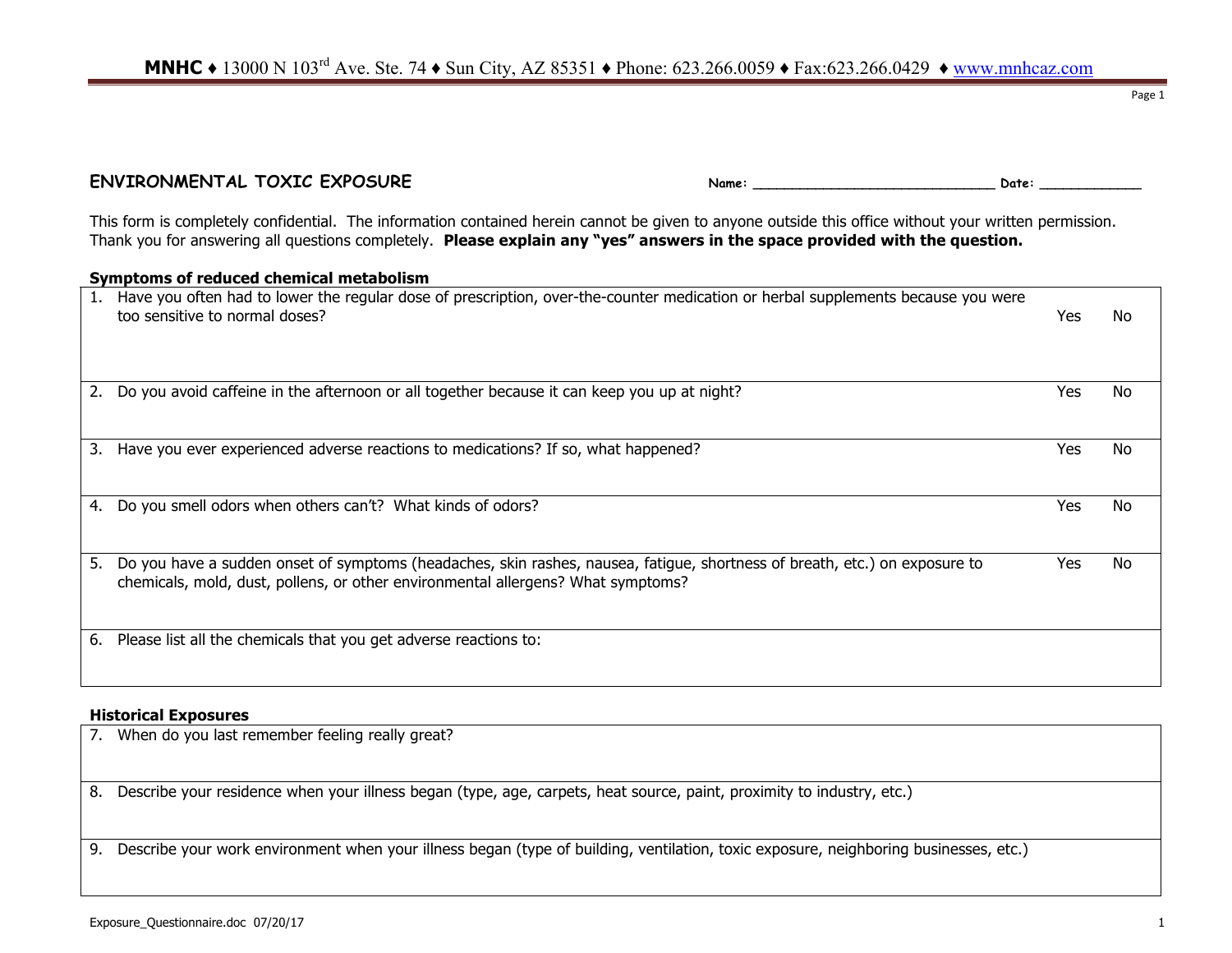# **MNHC** ♦ 13000 N 103<sup>rd</sup> Ave. Ste. 74 ♦ Sun City, AZ 85351 ♦ Phone: 623.266.0059 ♦ Fax:623.266.0429 ♦ www.mnhcaz.com

| 10. Have you ever had to change your residence or job due to health reasons?                                                                                                                                                                                          | Yes                                                                                                                                                                                                                            | <b>No</b> |
|-----------------------------------------------------------------------------------------------------------------------------------------------------------------------------------------------------------------------------------------------------------------------|--------------------------------------------------------------------------------------------------------------------------------------------------------------------------------------------------------------------------------|-----------|
|                                                                                                                                                                                                                                                                       |                                                                                                                                                                                                                                |           |
| 11. Have you ever had a known chemical injury or major exposure?                                                                                                                                                                                                      | Yes                                                                                                                                                                                                                            | No        |
|                                                                                                                                                                                                                                                                       |                                                                                                                                                                                                                                |           |
| <b>ENVIRONMENTAL TOXIC EXPOSURE</b><br>Name: the contract of the contract of the contract of the contract of the contract of the contract of the contract of the contract of the contract of the contract of the contract of the contract of the contract of the cont | Date: the contract of the contract of the contract of the contract of the contract of the contract of the contract of the contract of the contract of the contract of the contract of the contract of the contract of the cont |           |
| <b>Workplace Exposures</b>                                                                                                                                                                                                                                            |                                                                                                                                                                                                                                |           |
| 12. Have you ever been exposed to chemicals or toxic metals in the course of work or schooling? When? How long? Name them.                                                                                                                                            | Yes                                                                                                                                                                                                                            | No        |
|                                                                                                                                                                                                                                                                       |                                                                                                                                                                                                                                |           |
| 13. Have you ever worked where adjacent businesses regularly used chemicals or toxic metals? When? How long? Name them.                                                                                                                                               | Yes                                                                                                                                                                                                                            | No        |
|                                                                                                                                                                                                                                                                       |                                                                                                                                                                                                                                |           |
| 14. Have you ever worked in a building where the windows were always closed? When? How long?                                                                                                                                                                          | Yes                                                                                                                                                                                                                            | No        |
|                                                                                                                                                                                                                                                                       |                                                                                                                                                                                                                                |           |
| 15. Have you ever worked where you or your co-workers complained about the air quality or smells in the workplace, or were injured in                                                                                                                                 |                                                                                                                                                                                                                                |           |
| any way? When? How long?                                                                                                                                                                                                                                              | <b>Yes</b>                                                                                                                                                                                                                     | No        |
|                                                                                                                                                                                                                                                                       |                                                                                                                                                                                                                                |           |
| 16. Have you ever heard about any Air Quality Incidents in your place of work? When? Describe what you heard.                                                                                                                                                         | Yes                                                                                                                                                                                                                            | No        |
|                                                                                                                                                                                                                                                                       |                                                                                                                                                                                                                                |           |

#### **Residence**

| Yes  | No |
|------|----|
| Yes. | No |
|      |    |
| Yes  | No |
|      |    |
| Yes  | No |
|      |    |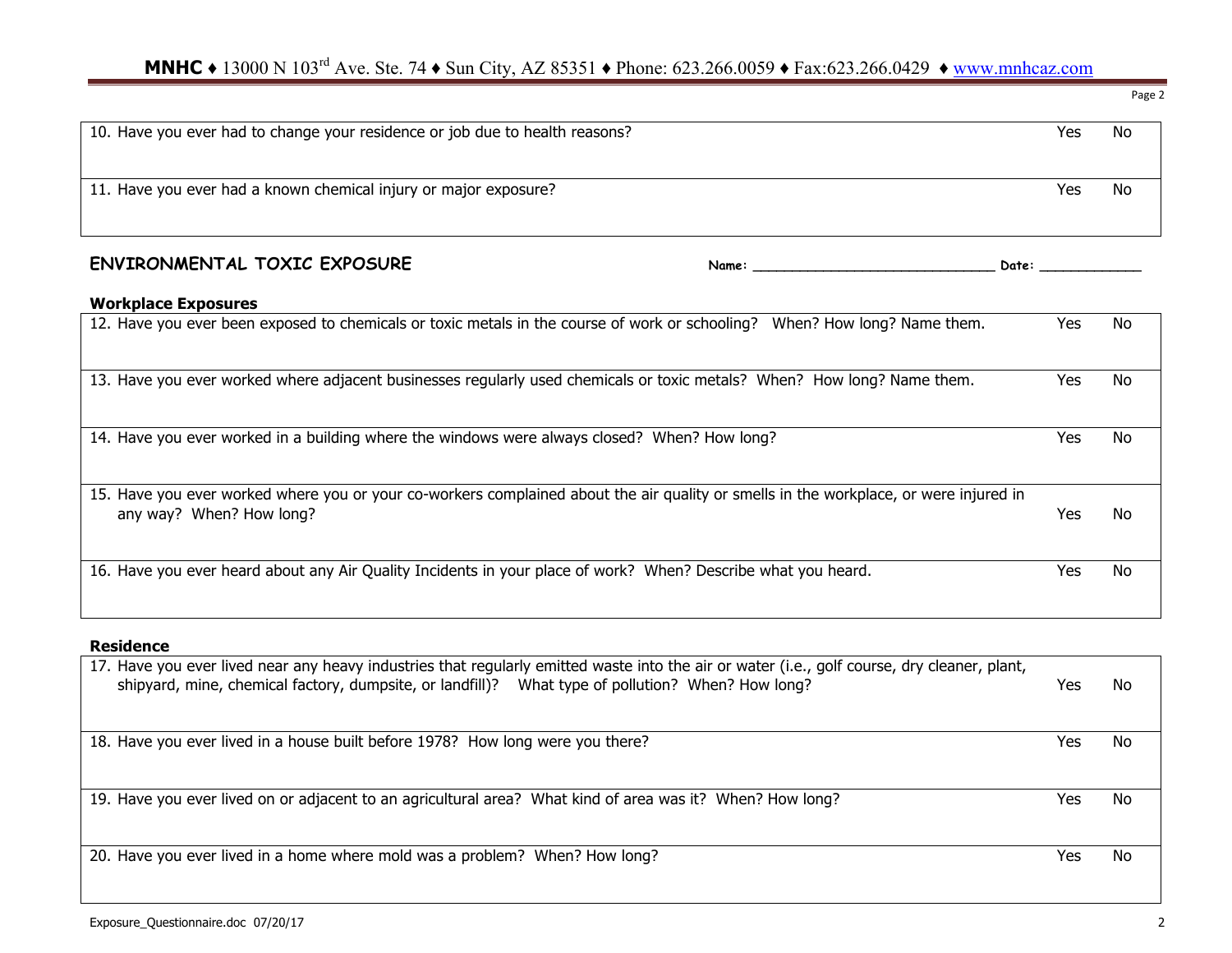# **MNHC ◆** 13000 N 103<sup>rd</sup> Ave. Ste. 74 ◆ Sun City, AZ 85351 ◆ Phone: 623.266.0059 ◆ Fax:623.266.0429 ◆ www.mnhcaz.com

21. Have you ever lived in a home with a water leak or water damage? When? How long? 22. Have you ever lived in a mobile home? When? How long? When we have not all the state of the No No No No No 23. Have you ever lived in a home where turning on the central air or heat caused you or family members to feel sick? When? How long? Yes No

### ENVIRONMENTAL TOXIC EXPOSURE Name: Name: Name: Name: Date: Date: 2011

#### **Residence (cont.)**

| 24. Have you ever felt there were conditions in your home that affected your health (use of aerosol sprays, chemicals, cleansers,<br>construction, painting, etc.)? When? How long? | Yes | No        |
|-------------------------------------------------------------------------------------------------------------------------------------------------------------------------------------|-----|-----------|
| 25. Are pesticides or herbicides used inside or outside your home?                                                                                                                  |     |           |
|                                                                                                                                                                                     | Yes | No        |
| 26. Have you ever lived near a busy highway, street or gas station? When? How long?                                                                                                 | Yes | No        |
|                                                                                                                                                                                     |     |           |
| 27. When were your air ducts last cleaned?                                                                                                                                          |     |           |
| How frequently are they changed?<br>28. When were your air filters last changed?                                                                                                    |     |           |
| Is your furnace gas or electric?<br>Water heater gas or electric?<br>29. Is your stove gas or electric?                                                                             |     |           |
| 30. Do you wear dry cleaned clothing? If yes how frequently and in which room are they stored?                                                                                      | Yes | <b>No</b> |
| 31. Are there animals in your home?                                                                                                                                                 | Yes | <b>No</b> |
| 32. Do you have air purifiers or water filters in your home? If so, what kind?                                                                                                      | Yes | No        |
| 33. Do you heat food in a microwave?                                                                                                                                                | Yes | No        |
| 34. Do you have candles in your home?                                                                                                                                               | Yes | No        |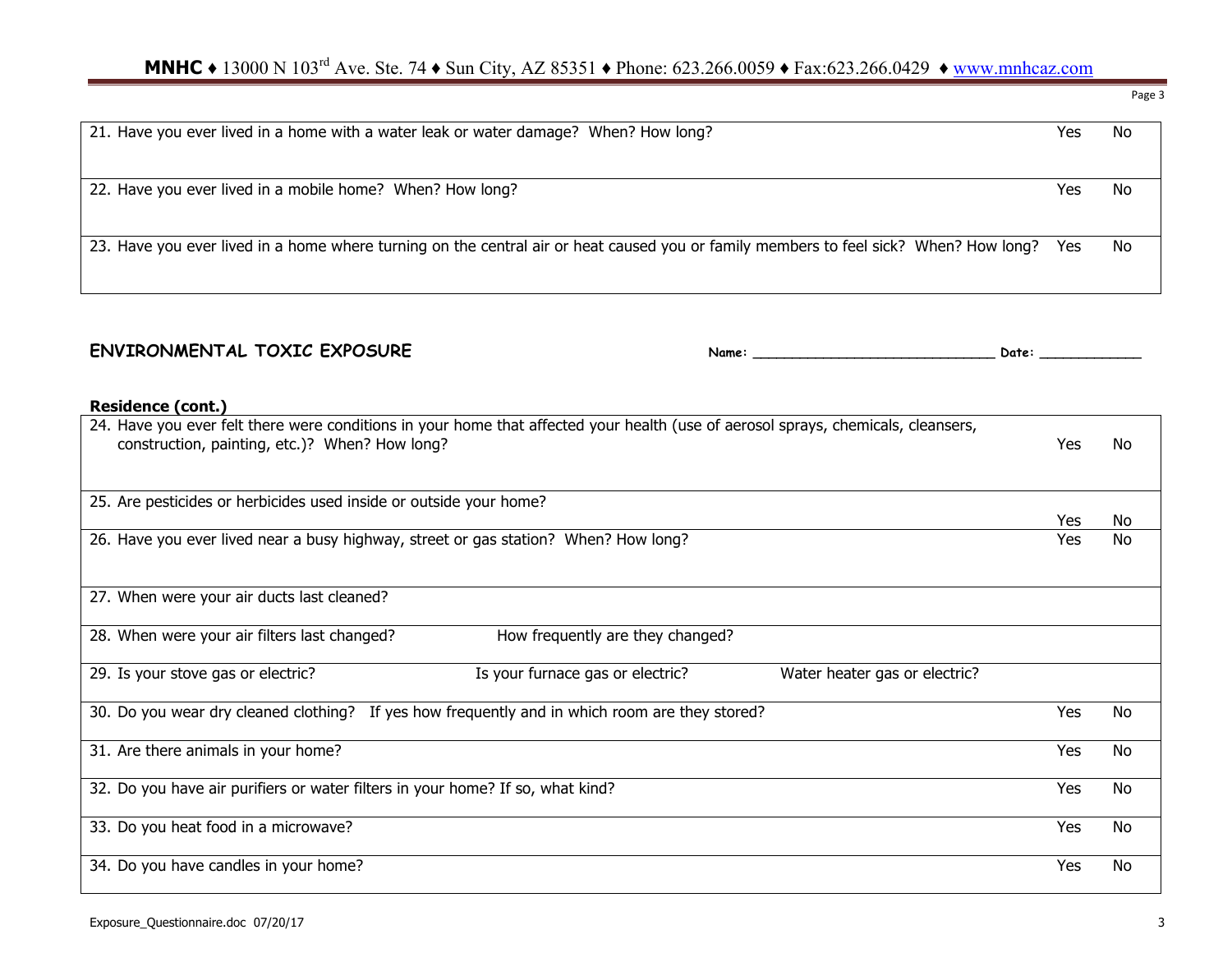| <b>Lifestyle</b> (Note: To answer when, write in the start and stop dates of use $-$ i.e., 2/95-now, or '99-'01)                        |     |           |
|-----------------------------------------------------------------------------------------------------------------------------------------|-----|-----------|
| 35. Do you regularly get hair coloring, permanents or visit a beauty salon?                                                             | Yes | <b>No</b> |
| 36. Have you ever had acrylic fingernails or been in a beauty shop where acrylic nails are done? If so, when?                           | Yes | <b>No</b> |
| 37. Have you ever used scented soaps, detergents, potpourri, perfumes, etc.? Do you still?                                              | Yes | <b>No</b> |
| 38. Have you ever used fabric softener? Do you still?                                                                                   | Yes | <b>No</b> |
| 39. Have you ever used recreational drugs? If so, when and what compounds?                                                              | Yes | <b>No</b> |
| 40. Have you ever lived with animals that received treatment for fleas or tics? If so, when?                                            | Yes | <b>No</b> |
| 41. Have you ever lived in a home with new carpet, new furniture, and new construction? If so, when?                                    | Yes | No        |
| 42. Have you ever lived on or near a golf course or other area where heavy pesticides and herbicides are used regularly? If so, when?   | Yes | No        |
| Note: To answer when, write in the start and stop dates of use $-$ i.e., 2/95-now, or '99-'01)                                          |     |           |
| 43. Have you ever regularly worked with chemicals in any hobby (i.e., solvents, paints, stains, cleaners, etc.)? If so, when?           | Yes | No        |
| 44. Have you ever had silver fillings put in your teeth? If so, when?                                                                   | Yes | <b>No</b> |
| 45. Do you still have silver fillings in your mouth? If yes, how many and how long have they been in your mouth?                        | Yes | <b>No</b> |
| 46. Have you ever had root canals, implants, or bridgework done on your teeth? If so, when?                                             | Yes | No        |
| 47. Have you ever had any implants (stainless steel, Teflon, silicone, etc.) put into your body? If so, when and what kind of implants? | Yes | No        |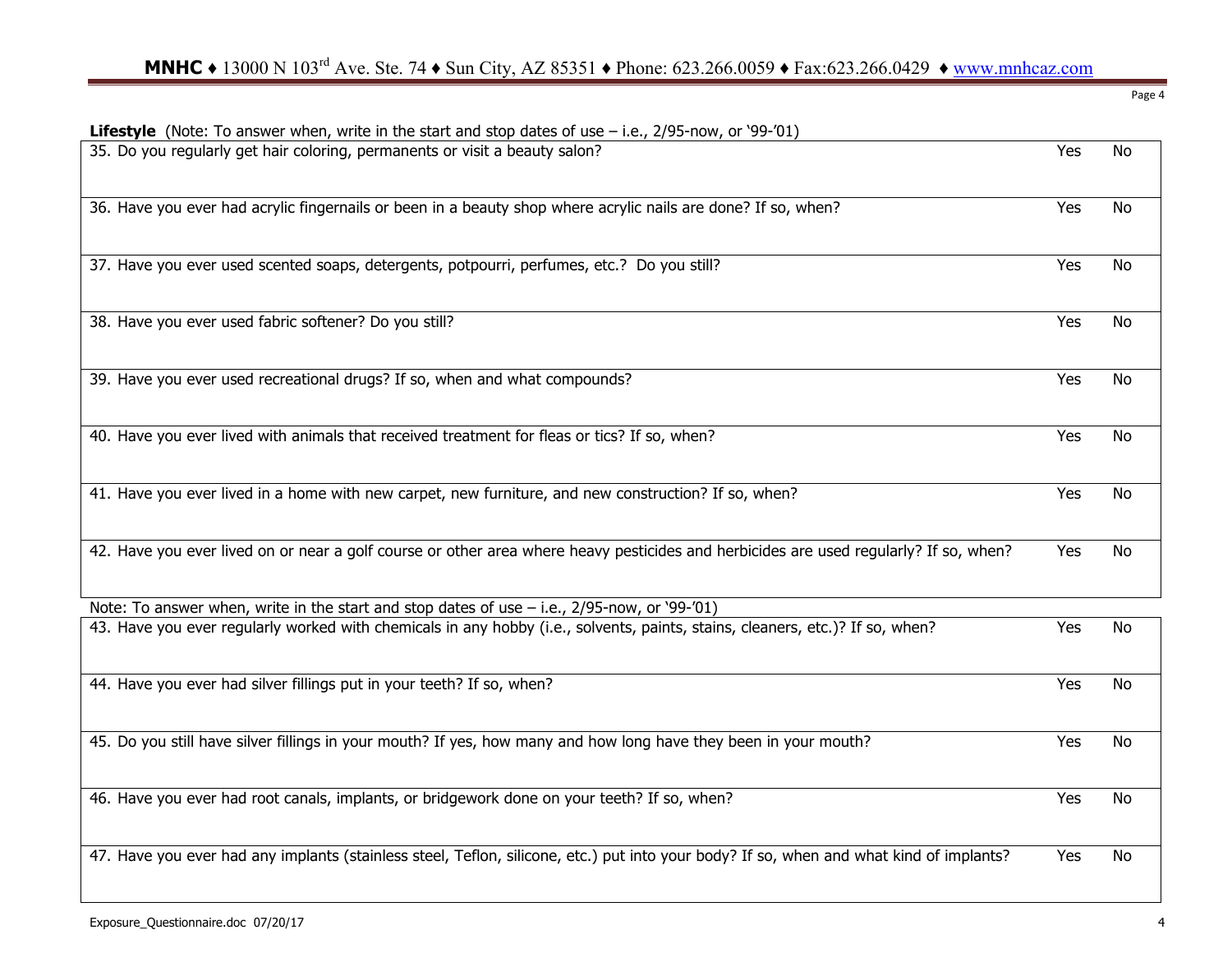# **MNHC** ♦ 13000 N 103<sup>rd</sup> Ave. Ste. 74 ♦ Sun City, AZ 85351 ♦ Phone: 623.266.0059 ♦ Fax:623.266.0429 ♦ www.mnhcaz.com

| 48. Have you ever been given vaccinations? If so, when? (If you received all childhood vaccinations, write "all".) | Yes | No |
|--------------------------------------------------------------------------------------------------------------------|-----|----|
| 49. Have you ever had reactions to any vaccinations? If so, what and when?                                         | Yes | No |
| 50. Have you ever smoked? If so, for how long?                                                                     | Yes | No |
| 51. Have you ever lived with others that smoked? If so, for how long and how old were you?                         | Yes | No |
| 52. How often do you eat fish? (What types of fish do you eat?)                                                    |     |    |
|                                                                                                                    |     |    |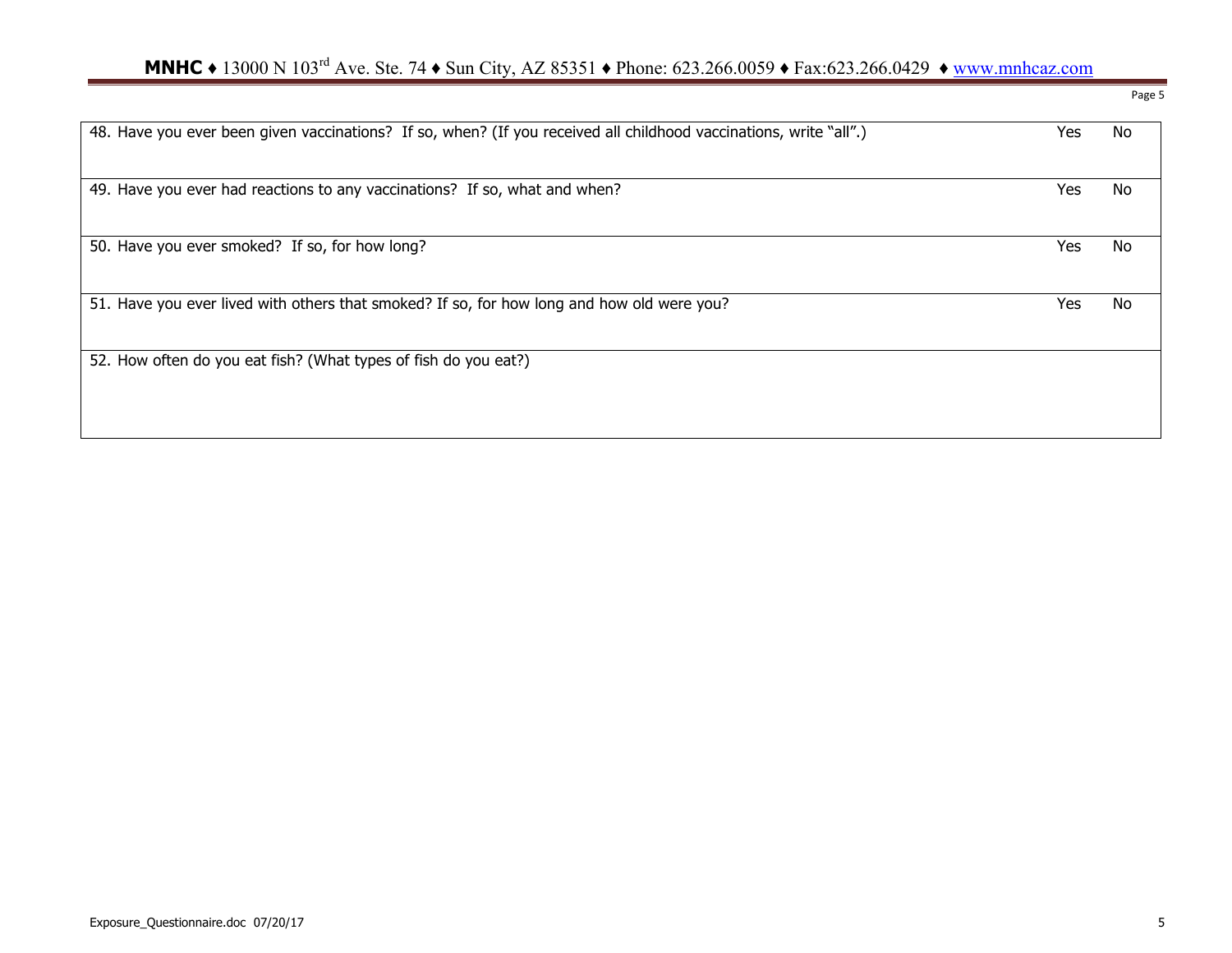## **MNHC ◆** 13000 N 103<sup>rd</sup> Ave. Ste. 74 ◆ Sun City, AZ 85351 ◆ Phone: 623.266.0059 ◆ Fax:623.266.0429 ◆ www.mnhcaz.com

#### **ENVIRONMENTAL TOXIC EXPOSURE / RESIDENCE HISTORY Name: \_\_\_\_\_\_\_\_\_\_\_\_\_\_\_\_\_\_\_\_\_\_\_\_\_\_\_\_\_\_ Date: \_\_\_\_\_\_\_\_\_\_\_\_\_\_\_\_**

Page 6

Fill in the table below listing all residences in which you have lived. Start with the present and go back as far as you can remember. Ask family members and parents, if alive, for additional information. In the Known Exposures column write the words in bold from the descriptions below when they apply.

| Residence Location    | Dates       | City,   | Amount of         | Age of      | Known Exposures              | Did you have to move |
|-----------------------|-------------|---------|-------------------|-------------|------------------------------|----------------------|
|                       |             |         |                   |             |                              |                      |
| (City, county, state) | From - To   | suburb, | Traffic           | Home        | (choose from the list below) | out for health       |
|                       | (Mo. & yr.) | Rural   | $(hi - med - lo)$ | at the Time |                              | reasons? If so, why? |
|                       |             |         |                   |             |                              |                      |
|                       |             |         |                   |             |                              |                      |
|                       |             |         |                   |             |                              |                      |
|                       |             |         |                   |             |                              |                      |
|                       |             |         |                   |             |                              |                      |
|                       |             |         |                   |             |                              |                      |
|                       |             |         |                   |             |                              |                      |
| ZIP CODE              |             |         |                   |             |                              |                      |
|                       |             |         |                   |             |                              |                      |
|                       |             |         |                   |             |                              |                      |
|                       |             |         |                   |             |                              |                      |
|                       |             |         |                   |             |                              |                      |
|                       |             |         |                   |             |                              |                      |
|                       |             |         |                   |             |                              |                      |
|                       |             |         |                   |             |                              |                      |
| ZIP CODE              |             |         |                   |             |                              |                      |
|                       |             |         |                   |             |                              |                      |
|                       |             |         |                   |             |                              |                      |
|                       |             |         |                   |             |                              |                      |
|                       |             |         |                   |             |                              |                      |
|                       |             |         |                   |             |                              |                      |
|                       |             |         |                   |             |                              |                      |
|                       |             |         |                   |             |                              |                      |
| ZIP CODE              |             |         |                   |             |                              |                      |
|                       |             |         |                   |             |                              |                      |
|                       |             |         |                   |             |                              |                      |
|                       |             |         |                   |             |                              |                      |
|                       |             |         |                   |             |                              |                      |
|                       |             |         |                   |             |                              |                      |
|                       |             |         |                   |             |                              |                      |
| ZIP CODE              |             |         |                   |             |                              |                      |
|                       |             |         |                   |             |                              |                      |
|                       |             |         |                   |             |                              |                      |
|                       |             |         |                   |             |                              |                      |
|                       |             |         |                   |             |                              |                      |
|                       |             |         |                   |             |                              |                      |
|                       |             |         |                   |             |                              |                      |
|                       |             |         |                   |             |                              |                      |
| ZIP CODE              |             |         |                   |             |                              |                      |

- **Lead** pipes or paint
- Commercial business nearby write in the **type of industry or business name**
- Frequent use of **mothballs**
- **Dry cleaned** clothes kept in bedroom closet<br>• **Pets** sprayed, dinned or collared for bugs
- Pets sprayed, dipped or collared for bugs
- Unfinished **pressure treated lumber** (outdoor play sets, decking, patio furniture)
- **Pesticide/herbicide** use yours or your neighbors lawns, house bugs, gardens
- Family members bringing home contaminants on **clothes**
- Major **power lines** over or near the home
- Tobacco **smoke** (you or someone in house smoked)
- **New construction, remodeling**
- **Mobile Home**
	- **New furniture, and/or carpets**
	- **Waterbed**
	- **Mold**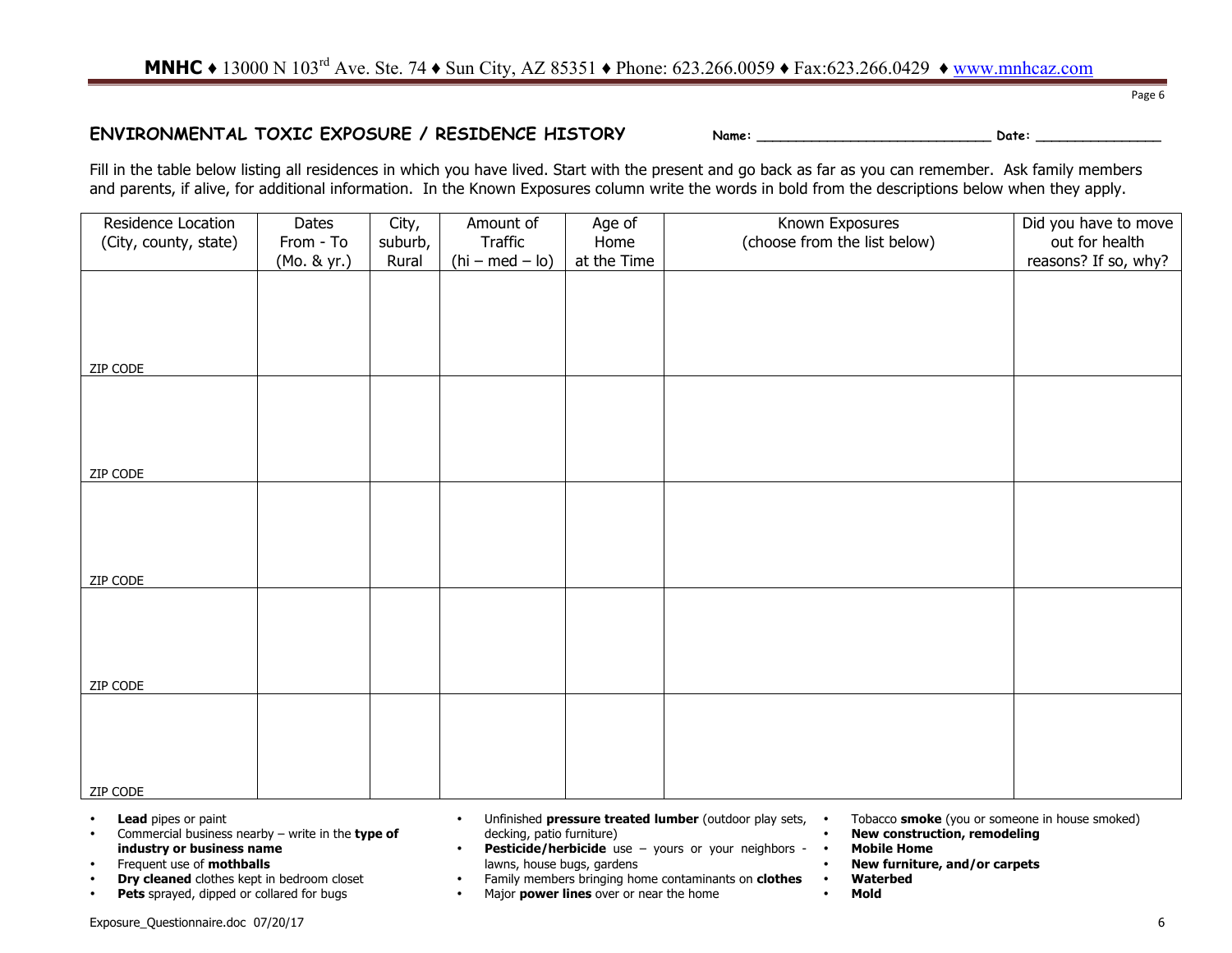Page 7

- Use of **air fresheners** (specify by brand)
- Regular use of **chemicals** (i.e., paints, cleaners; think of hobbies in each location)
- **Attached garage** 
	- Storage of **gasoline, solvents, etc., in garage**
	- **Oil tank in garage**
- **Gas or oil heat**
- **Gas stove, woodstove, fireplace**
- **Furnace ducts or filter,** not cleaned at least yearly

• **Asbestos**

### ENVIRONMENTAL TOXIC EXPOSURE / OCCUPATIONAL HISTORY Name: \_\_\_\_\_\_\_\_\_\_\_\_\_\_\_\_\_\_\_\_\_\_\_ Date:

Fill in the table below listing all jobs at which you have worked, including short-term, seasonal, and part-time employment. Start with your present job and go back to the first. Use additional paper if necessary.

| Workplace            | Dates worked | Full   | Type of    | Describe your job | Known health           | Protective | Were you ever off  |
|----------------------|--------------|--------|------------|-------------------|------------------------|------------|--------------------|
| (name,               | From - To    | time   | Industry   | duties            | hazards in workplace   | equipment  | work for a health  |
| city, county, state) | (mo. & yr.)  | Yes/No | (Describe) |                   | (i.e., dusts/solvents) | used       | problem or injury? |
|                      |              |        |            |                   |                        |            |                    |
|                      |              |        |            |                   |                        |            |                    |
|                      |              |        |            |                   |                        |            |                    |
|                      |              |        |            |                   |                        |            |                    |
|                      |              |        |            |                   |                        |            |                    |
| ZIP CODE             |              |        |            |                   |                        |            |                    |
|                      |              |        |            |                   |                        |            |                    |
|                      |              |        |            |                   |                        |            |                    |
|                      |              |        |            |                   |                        |            |                    |
|                      |              |        |            |                   |                        |            |                    |
|                      |              |        |            |                   |                        |            |                    |
| ZIP CODE             |              |        |            |                   |                        |            |                    |
|                      |              |        |            |                   |                        |            |                    |
|                      |              |        |            |                   |                        |            |                    |
|                      |              |        |            |                   |                        |            |                    |
|                      |              |        |            |                   |                        |            |                    |
|                      |              |        |            |                   |                        |            |                    |
| ZIP CODE             |              |        |            |                   |                        |            |                    |
|                      |              |        |            |                   |                        |            |                    |
|                      |              |        |            |                   |                        |            |                    |
|                      |              |        |            |                   |                        |            |                    |
|                      |              |        |            |                   |                        |            |                    |
|                      |              |        |            |                   |                        |            |                    |
| ZIP CODE             |              |        |            |                   |                        |            |                    |
|                      |              |        |            |                   |                        |            |                    |
|                      |              |        |            |                   |                        |            |                    |
|                      |              |        |            |                   |                        |            |                    |
|                      |              |        |            |                   |                        |            |                    |
|                      |              |        |            |                   |                        |            |                    |
| ZIP CODE             |              |        |            |                   |                        |            |                    |